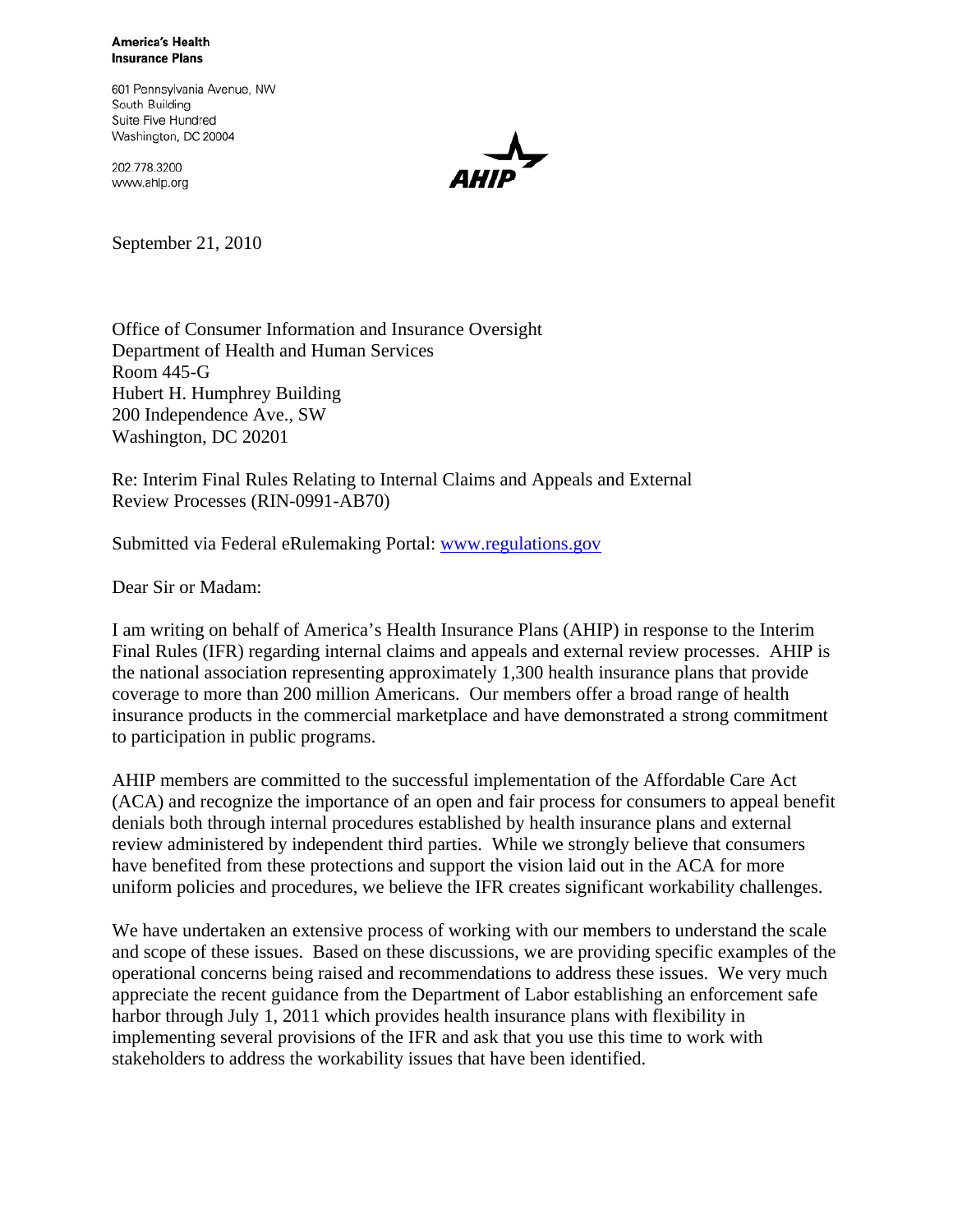# **Workability of Specific Provisions of the IFR**

#### *Providing Useful and Timely Information about Denials and Appeals*

The IFR requires the addition of diagnosis and procedure codes and descriptions to denial notices and to institute these changes, health insurance plans will include this information on Explanation of Benefits (EOBs) used to inform the primary subscriber of claim denials or approvals for any family member. The addition of such codes to EOBs (e.g., diagnosis or treatments for sexually transmitted diseases, cancer or genetic marker risks, or behavioral health conditions) raises significant privacy concerns under the federal HIPAA privacy rules and many state privacy laws given the highly sensitive and personal nature of the information that may be disclosed. There is a substantial risk that this information could be inadvertently disclosed to others, for example, if a subscriber opens mail or otherwise accesses an EOB for a spouse or child.

There are currently over 7,500 CPT codes and 17,000 ICD-9 codes in use. Adding these diagnosis and procedure codes in the notice presents administrative and operational challenges for processing benefit determinations requiring modifications to information technology systems, benefits administration, and notice formats and processing. EOBs currently include a description and date of the service and identification of the health care provider. Adding diagnosis and procedure codes and descriptions will increase the length and complexity of the EOB information beyond the one-page disclosure form provided in most cases today and may actually delay getting claims denial notices to claimants.

It is also important to recognize that consumers already have the ability to obtain diagnosis and procedure information directly from their health care providers. They may also access their health records at both the provider's office and the health insurance plan as required by the HIPAA privacy rule and many state privacy laws.

In addition, we note that that consumers, health insurance plans, and regulatory agencies have successfully used the current state and federal appeals process for many years without the necessity of CPT and ICD codes. We believe that any benefits that may result from including diagnosis and procedure codes on EOBs are outweighed by the privacy risks and administrative challenges and potential delays in providing this information. In some cases, disclosure of the codes may actually misinform consumers. For example, a clinician may submit a claim including secondary diagnoses considered as part of a physical exam, even though they do not reflect the individual's actual health status.

As an alternative to the IFR requirements, we suggest that diagnosis and procedure codes and descriptions could be included in the information provided to claimants as part of the appeals file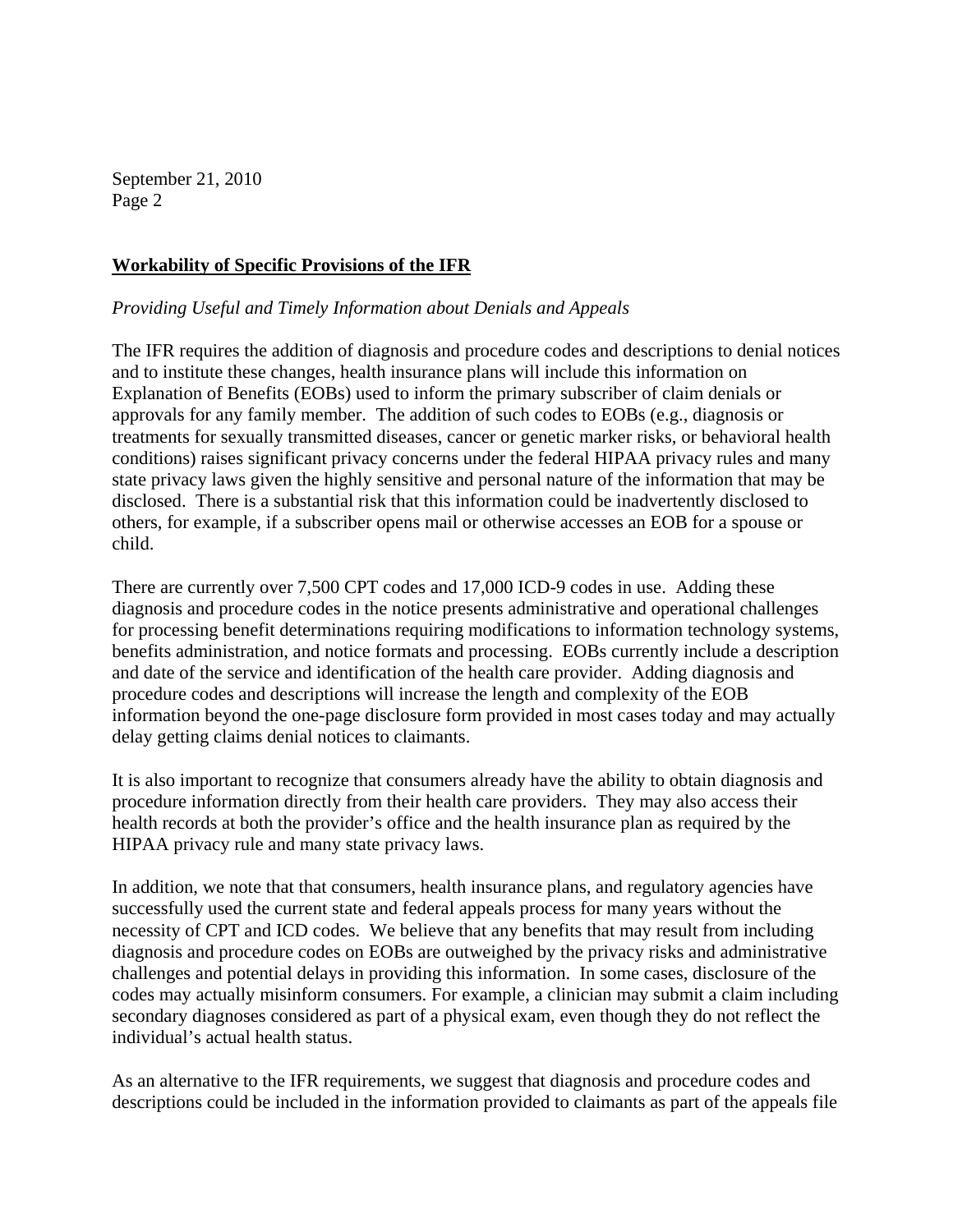or the denial notice could include a statement advising claimants that the codes are available by request from the health insurance plan.

**AHIP recommends the Final Rule allow inclusion of diagnosis and procedure codes in the appeals file provided to claimants or provide that the denial notice include a statement advising claimants they may obtain the codes by contacting the plan administrator or insurer.** 

#### *Assisting Non-English Speakers*

The IFR requires health plans to provide notices in a "culturally and linguistically appropriate manner" designed to assist claimants who are literate only in a non-English language. We support this important goal and believe the IFR should build on existing frameworks for providing language assistance established by the Medicare Advantage program and many states such as California and Massachusetts.

We believe there are alternative approaches being used successfully by health plans for assessing when members need such assistance. For example, plans might use the Medicare Advantage model for determining language needs in their service area or state where the coverage is offered. Another approach would follow the model used in states such as California where plans survey their membership to determine language needs. We emphasize that there is not a "one size fits all" approach to assessing language needs and there are a number of models in use today that should be considered.

This requirement also raises a number of technical and administrative challenges. First, health insurance plans must survey their employer clients to determine the percentage of group health plan participants with specific language needs. In the individual market, plans must assess the language needs based on the counties where their members reside. Once the lengthy process for determining the thresholds for providing assistance is completed, health insurance plans must include a statement in all notices, in those languages, that claimants can receive future notices in their language of choice. This raises particular challenges in states such as California because of the number of languages spoken and the need to add statements in all of those languages to each EOB. In addition, translating notices into another language, with reference to specific medical and contract terms, may delay the timely release of needed information to a claimant.

We also support giving plans flexibility in providing assistance to individuals once the language needs are determined. Translating a notice, with technical contract and medical terms, may not give claimants all the information they need (e.g., translating "grandfathered health plan" into another language does not communicate the context). Health insurance plans' long experience with their customers demonstrates that one-on-one communication between a member and a plan consumer representative in the speaker's language or providing translation or interpretation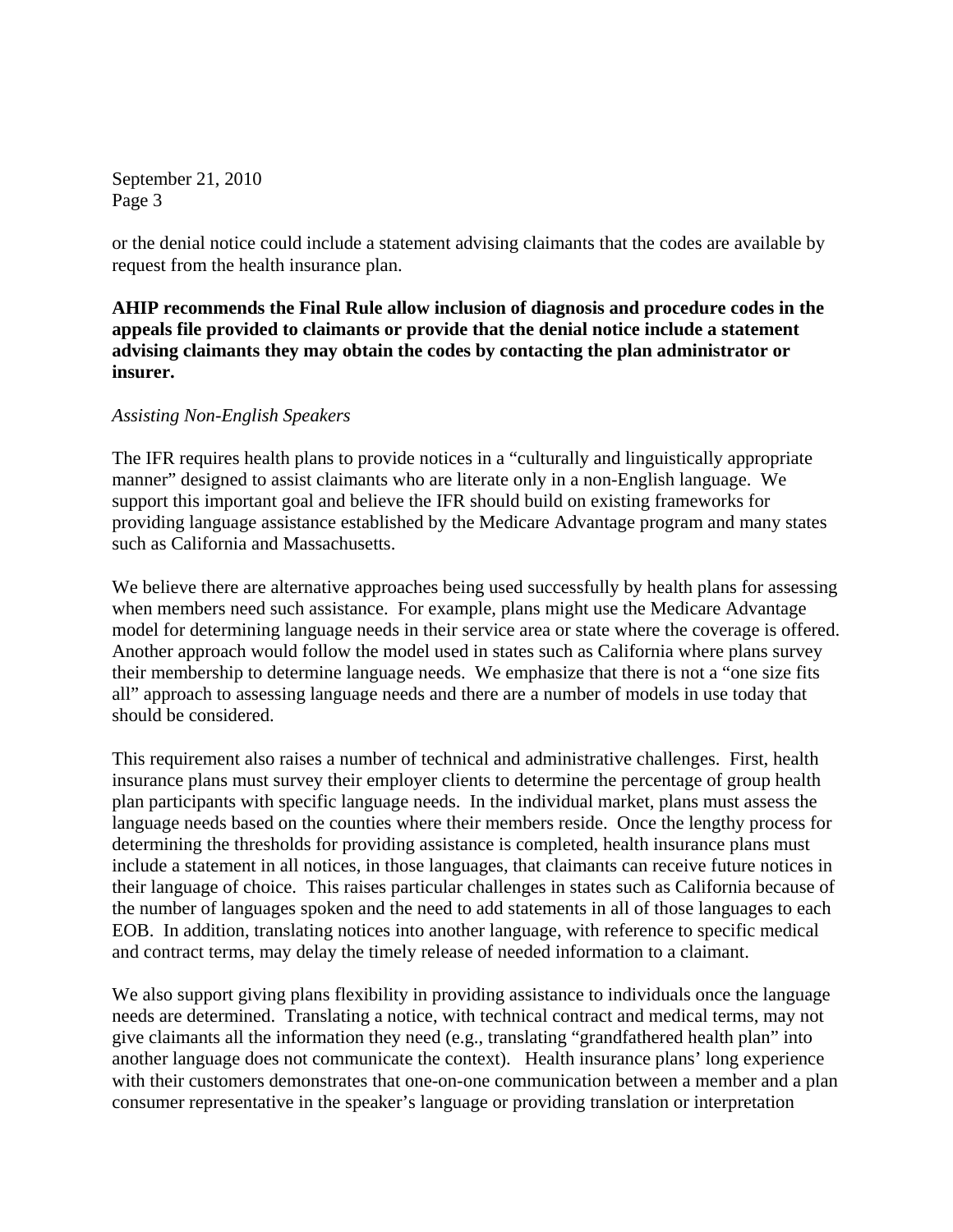services is often the best way to help those with limited English skills. As a result, we believe health insurance plans should be allowed to provide oral interpretation and other language services to members to assist with the appeals process, in lieu of translating notices into multiple languages.

**AHIP recommends the Final Rule build on standards already in use by the Medicare program and by state language assistance laws and permit health insurance plans to assess the language needs of their members by either: (a) assessing the number of non-English proficient residents in the plan's service area or state; or (b) surveying their members to determine the number of non-English speakers. We also recommend that health insurance plans be given flexibility in the provision of language assistance by allowing the use of oral interpretation or translation services or by making consumer assistance services available in the consumer's primary language. In addition, AHIP recommends that the health insurance plans that are compliant with state or federal laws that meet or exceed the IFR standards be deemed compliant.** 

### *Responding to Urgent Care Claims*

Currently, the ERISA claims procedure rule and most state laws permit health insurance plans to respond to requests for services involving urgent care within 72 hours, although notices must be provided in a shorter time period if required by the medical condition of the claimant. The IFR shortens this period for responding to urgent care claims to 24 hours.

It is important to understand that an urgent care claim is not a medical emergency, in which case a patient is given immediate care and coverage is provided by the health insurance plan without the need for prior authorization. Rather, an urgent care claim involves a prior authorization for a benefit in which the claimant's medical condition makes the usual time frame for responding (15 days in the case of the ERISA claims procedure rule) too long. For example, an individual might be stabilized in an emergency room after an automobile accident. The treating physician may want to request additional medical services which require prior authorization and 15 days is too long to respond. In such case, under the ERISA rules and many state laws, the health insurance plan must respond to the request, as soon as possible given the individual's medical condition, but no later than 72 hours.

Shortening the outside limits of this time frame from 72 hours can raise administrative challenges, especially when it is difficult to obtain information from the medical facility where the individual is being treated or a referring health care provider is not available for consultation because of a weekend or holiday. Giving health insurance plans flexibility to use this full period, if necessary, to investigate a non-emergency claim and request additional information does not disadvantage the individual because any medical emergencies are treated and coverage is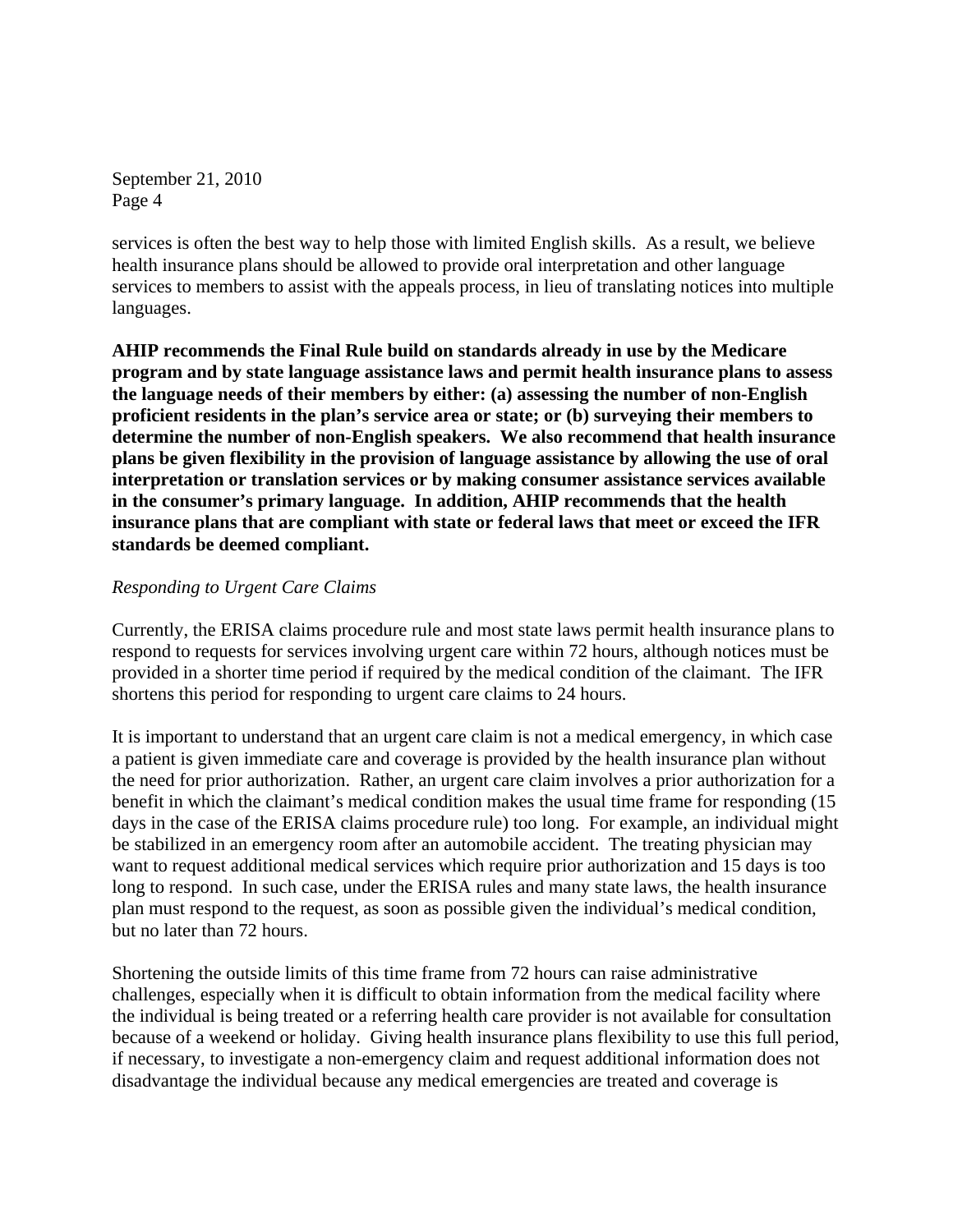provided. The purpose of the urgent care response time limit is to recognize situations where the full response time limit for a prior authorization review may be too long.

**AHIP recommends that the Final Rule retain the current limits in the ERISA claims rule and many state laws requiring a response to an urgent care claim within 72 hours, unless a shorter time is necessary given the individual's medical condition. In addition, the agencies should modify the definition of "urgent care claim" to more clearly distinguish between emergency care situations and cases where the full response time limit for prior authorizations is too long based on the claimant's medical condition.** 

# *Making Newly Obtained Evidence Available*

The IFR requires health insurance plans to make available to claimants all new evidence generated in connection with the investigation of an appeal in advance of the final decision. While we fully support giving claimants all information developed during an appeal, there may be situations where there is not enough time to provide such information within established state or federal deadlines for reaching a decision (e.g., California has a 30 day limit for all claims).

Many states establish a fixed outside deadline for health insurance plans to reach a decision on a claim for benefits. The ERISA claims procedure rule also sets limitations on how long a plan may take to provide notice to a claimant regarding an appeal. Failure to meet these deadlines subjects the health insurance plans to regulatory penalties and/or potential litigation risk (as explained below, these risks are increased by the IFR changes allowing claimants to proceed directly to external review or to court for any failure by a plan to strictly adhere to the rules, even if *de minimis*).

Health insurance plans may need the full timeframe to fully investigate the claim, especially in situations where medical or other information is requested from a treating health care provider or a medical review is performed by an outside consultant. As a result, a health insurance plan may not have gathered all of the information generated in connection with the claim until the last one or two days of the time period to reach a decision and provide notice.

As a practical matter, health insurance plans will generally consider a new response or evidence from a claimant once a final decision has been reached, and prior to the external review process. If supported by the evidence, the plan will agree to pay a previously denied claim for benefits as an alternative to external review or litigation.

**AHIP recommends that health insurance plans be permitted to provide claimants with all evidence generated during the appeal process within the time frame for reaching and providing notice of a decision.**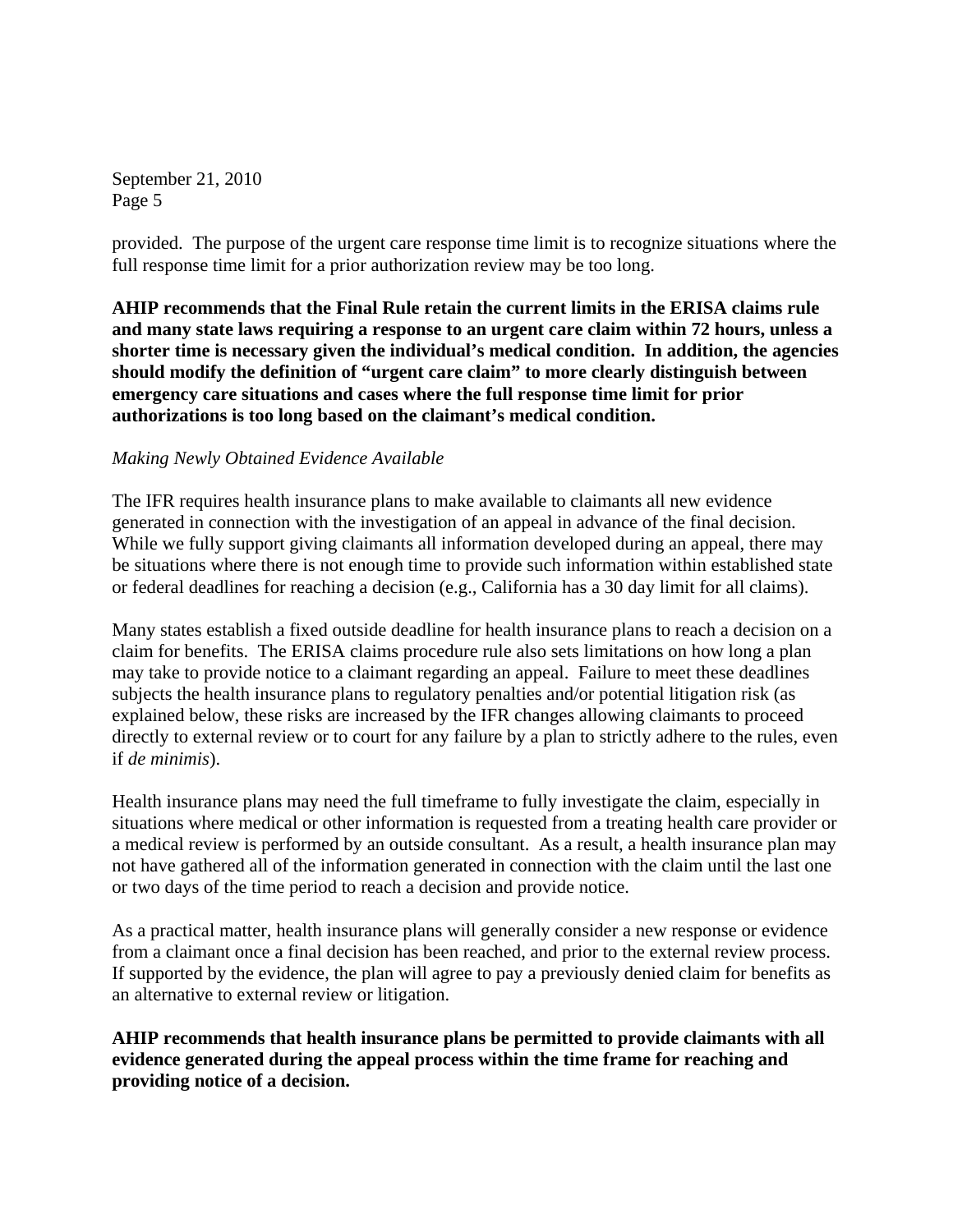### *Internal Appeals by Health Insurers in the Individual Market*

The IFR follows current state and federal requirements for claim appeals by permitting two levels of review for claimants covered by a group health plan. In many cases, insurers in the individual market also provide two levels of review for an appeal of a benefit denial. The IFR, however, will now limit consumers with coverage in the individual market to only one level of internal appeals.

We believe consumers in the individual market should continue to have a right to two levels of internal review. It is entirely possible that a second review will uncover additional medical or other information from the claimant or from his or her health care clinician that had not been provided earlier that would lead to a decision to approve the claim.

We note that the IFR contains standards to assure the fairness and independence of the review process and that a second level of appeal must be handled by a different reviewer. We believe these safeguards protect the review process and that consumers who have coverage in the individual market should continue to have access to two levels of appeals with the insurer.

# **AHIP recommends that insurers in the individual market be permitted to provide two levels of review for an appeal of an adverse benefit determination in the same manner as allowed for group health plans and as permitted in many states.**

### *Allowing Plans and Claimants to Resolve Internal Appeals*

The IFR creates a new standard for health insurance plans by providing that a claimant may proceed directly to external review or to litigation for any failure by the plan to strictly comply with the provisions of the IFR. The internal appeals process is designed to give individuals full and fair review of benefit determinations and we believe both consumers and health insurance plans should be given reasonable opportunity to follow the internal appeals process prior to external review or litigation. A *de minimis* failure by a health insurance plan to comply with the IFR should not automatically result in a disruption of the internal appeals process (e.g., if a plan misses a notice deadline by one day it should force the plan and claimant to external review).

We believe that requiring claimants to first exhaust their remedies with the plan or insurer does not limit their ability to have a decision submitted to external review or to judicial consideration and, in fact, provides the most effective and efficient way to handle benefit determinations.

# **AHIP recommends that plans be permitted to correct minor procedural errors and continue with the internal appeals process instead of proceeding directly to external review or litigation.**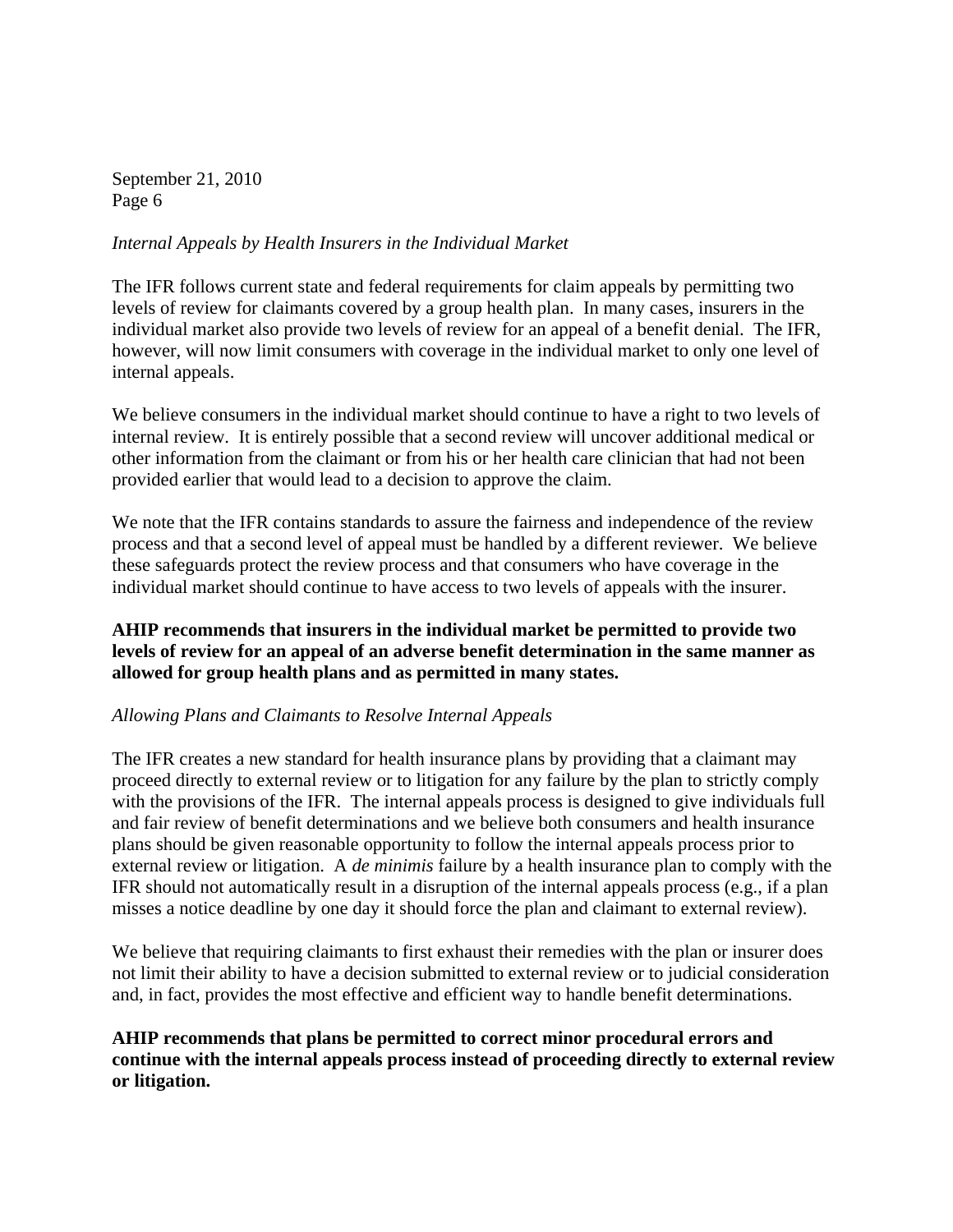### *Allowing Sufficient Time to Establish External Review Procedures*

The IFR sets out new requirements for external review of adverse benefit determinations for selffunded group health plans and for insurers in states without existing state review requirements (46 states and the District of Columbia currently have such review laws). While additional flexibility was provided in setting up new external review processes, there are a number of implementation challenges including establishing contracts with three Independent Review Organizations (IROs) (in the case of self-funded group health plans) and processes to submit reviews to the Office of Personnel Management (OPM) (for insurers in states without external review systems).

We question the availability of existing IROs to meet the demand – for example, hundreds of thousands of self-funded group health plans must each contract with three accredited IROs or must arrange for a review process through their Third Party Administrator. In addition, as discussed below, the scope of external reviews for these health insurance plans has been significantly expanded to include non-medical issues such as whether a requested service is a covered benefit. The expansion of the types of issues that will be submitted to external review places additional administrative burdens on the existing IRO structure and on the capacity of OPM.

**AHIP recommends that self-funded group health plans and health insurance issuers in states without an established external review process be given sufficient time to establish an external review framework, including the requirement to set up contracts with IROs. An additional enforcement safe harbor should be established allowing health insurance plans that currently do not have an external review option until plan or policy years on or after July 1, 2011 to initiate external review procedures. In addition, as discussed below, consideration should be given to limiting the scope of external review to situations involving denials based on medical necessity, experimental or investigational treatments or appropriateness of care or settings of care as provided under state external review laws and the NAIC Model Act.** 

### *Clarifying the Scope of the External Review Process*

The IFR creates a new set of external review procedures for self-funded group health plans and for health insurance issuers in states that do not currently have a review process. This new process is different from that found in the NAIC Model Act, which is the standard established by the ACA, and from what is followed in almost all of the states with external reviews which address denials based on medical necessity, experimental or investigational treatments, or appropriateness of care or settings of care.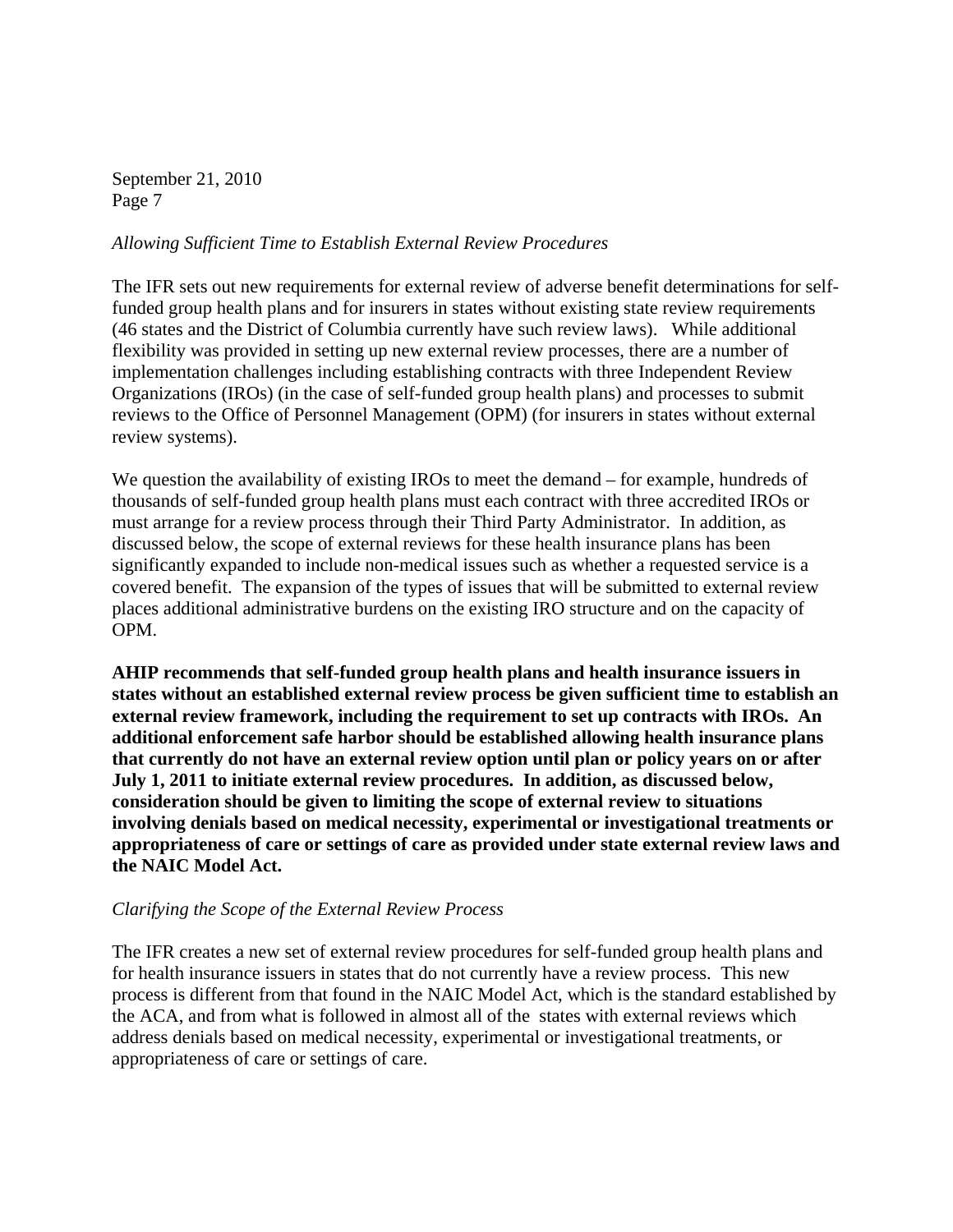The new federal process covers not only medical review denials but also includes decisions that a service is not covered by an insurance policy or benefit plan. For example, a health insurance plan may cover 20 out-patient therapy visits on an annual basis, unless additional therapy is authorized by a treating health care provider. The individual may refuse a medical evaluation, but insist on additional therapy. The new process would submit the dispute to external review by an Independent Review Organization (IRO), even though no medical decision making is at issue.

We believe external reviews should follow the successful process established by state external review laws and by the NAIC Model Act for submitting denials based on medical necessity, experimental or investigational treatments, or appropriateness of care or settings of care.

**AHIP recommends that the external review process for self-funded group health plans and for insurers in states without an external review process apply to reviews of adverse benefit determinations by a plan or insurer based on medical necessity, investigational or experimental treatment, or appropriateness of care or settings of care.** 

# *Clarifying the Application of the standards to Major Medical Coverage*

The IFR is intended to provide a process for claimants to appeal the adverse benefit determinations by group health plans and health insurance issuers in the individual and group markets with respect to major medical coverage. We request acknowledgement that the IFR applies to comprehensive, major medical coverage, and not to the benefits classified as "excepted benefits" under subsection 2791(c) of the Public Health Service Act. The inapplicability of the Affordable Care Act's insurance and market reform provisions to excepted benefits has been previously acknowledged for the new Internet portal and in the preamble of the Interim Final Rules for Grandfathered Health Plans, and we ask that the same recognition also be made with respect to this IFR.

**AHIP recommends that the agencies clarify that the IFR is intended to apply to major medical coverage provided by a group health plan or by a health insurance issuer and not to coverage defined under the Public Health Service Act as excepted benefits.**

### **Suggestions for Addressing These Issues**

As we offer our suggestions for moving forward, we want to reiterate that our members strongly support the right of consumers to participate in internal appeals and external review processes. All states currently have requirements for internal appeals and 46 states and the District of Columbia have external review laws. The NCQA reviews and provides accreditation for health insurance plan appeals processes and URAC provides accreditation for organizations that administer external review programs at the state level. In addition, the NAIC has developed a